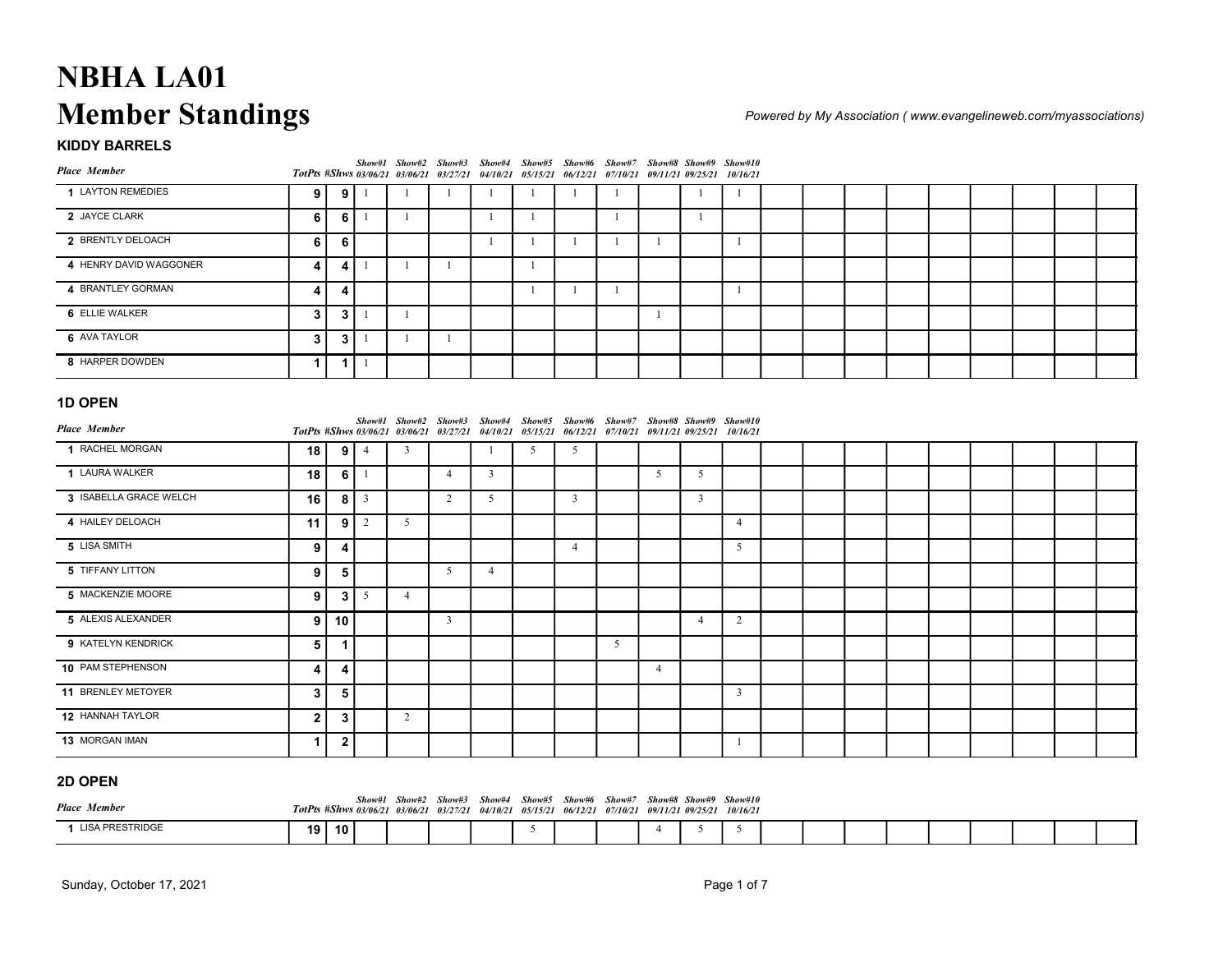| <b>NBHA LA01</b>                  |              |                         |               |                         |                |                         |                |                |                                                                                                                                                                                  |                         |                |                |  |  |  |                                                                  |  |
|-----------------------------------|--------------|-------------------------|---------------|-------------------------|----------------|-------------------------|----------------|----------------|----------------------------------------------------------------------------------------------------------------------------------------------------------------------------------|-------------------------|----------------|----------------|--|--|--|------------------------------------------------------------------|--|
|                                   |              |                         |               |                         |                |                         |                |                |                                                                                                                                                                                  |                         |                |                |  |  |  |                                                                  |  |
|                                   |              |                         |               |                         |                |                         |                |                |                                                                                                                                                                                  |                         |                |                |  |  |  |                                                                  |  |
|                                   |              |                         |               |                         |                |                         |                |                |                                                                                                                                                                                  |                         |                |                |  |  |  |                                                                  |  |
|                                   |              |                         |               |                         |                |                         |                |                |                                                                                                                                                                                  |                         |                |                |  |  |  |                                                                  |  |
|                                   |              |                         |               |                         |                |                         |                |                |                                                                                                                                                                                  |                         |                |                |  |  |  |                                                                  |  |
| <b>Member Standings</b>           |              |                         |               |                         |                |                         |                |                |                                                                                                                                                                                  |                         |                |                |  |  |  | Powered by My Association (www.evangelineweb.com/myassociations) |  |
| 2D OPEN                           |              |                         |               |                         |                |                         |                |                |                                                                                                                                                                                  |                         |                |                |  |  |  |                                                                  |  |
| <b>Place Member</b>               |              |                         |               |                         |                |                         |                |                | Show#1 Show#2 Show#3 Show#4 Show#5 Show#6 Show#7 Show#8 Show#9 Show#10<br>TotPts #Shws 03/06/21 03/06/21 03/27/21 04/10/21 05/15/21 06/12/21 07/10/21 09/11/21 09/25/21 10/16/21 |                         |                |                |  |  |  |                                                                  |  |
| 2 ELIZABETH REEME                 | 12           | 10                      |               |                         |                | 2                       |                | $\overline{3}$ |                                                                                                                                                                                  |                         | $\overline{4}$ | $\overline{3}$ |  |  |  |                                                                  |  |
| 3 MACKENZIE MOORE                 | 9            | 3                       | 5             | -1                      | $\overline{3}$ |                         |                |                |                                                                                                                                                                                  |                         |                |                |  |  |  |                                                                  |  |
| 4 LAURA WALKER                    | 8            | 6                       |               | 5 <sup>5</sup>          |                | $\overline{3}$          |                |                |                                                                                                                                                                                  |                         |                |                |  |  |  |                                                                  |  |
| 5 STEPHANIE GORMAN                | 6            | 9                       |               |                         |                |                         |                | $\overline{4}$ |                                                                                                                                                                                  |                         |                | 2              |  |  |  |                                                                  |  |
| 5 KATHLEEN YOCUM                  | 6            | 4                       |               |                         | -1             | 5                       |                |                |                                                                                                                                                                                  |                         |                |                |  |  |  |                                                                  |  |
| 7 HAYDEN SELLERS                  | $\sqrt{5}$   | $\mathbf{1}$            |               |                         |                |                         |                |                | 5 <sup>5</sup>                                                                                                                                                                   |                         |                |                |  |  |  |                                                                  |  |
| 7 RACHEL MORGAN                   | 5            | 9                       |               |                         | 5              |                         |                |                |                                                                                                                                                                                  |                         |                |                |  |  |  |                                                                  |  |
| 7 TIFFANY LITTON                  | $\sqrt{5}$   | 5                       |               |                         |                |                         |                | 5              |                                                                                                                                                                                  |                         |                |                |  |  |  |                                                                  |  |
| 7 ALEXIS ALEXANDER                | $\sqrt{5}$   | 10                      |               |                         |                |                         |                |                |                                                                                                                                                                                  | 5                       |                |                |  |  |  |                                                                  |  |
| 11 ERIN KEEL                      | 4            | 4                       |               |                         |                |                         |                |                |                                                                                                                                                                                  |                         |                | $\overline{4}$ |  |  |  |                                                                  |  |
| 11 DEBI FAULK                     | 4            |                         | $2$   4       |                         |                |                         |                |                |                                                                                                                                                                                  |                         |                |                |  |  |  |                                                                  |  |
| 11 ISABELLA GRACE WELCH           | 4            | 8                       |               | $\overline{4}$          |                |                         |                |                |                                                                                                                                                                                  |                         |                |                |  |  |  |                                                                  |  |
| 14 KYNNEDI TAYLOR                 | $\mathbf{3}$ | $\overline{\mathbf{3}}$ |               | $\overline{\mathbf{3}}$ |                |                         |                |                |                                                                                                                                                                                  |                         |                |                |  |  |  |                                                                  |  |
| 14 SHERRY MAY                     | $\mathbf{3}$ | 10                      |               |                         |                |                         |                |                |                                                                                                                                                                                  | $\overline{\mathbf{3}}$ |                |                |  |  |  |                                                                  |  |
| 14 BRENLEY METOYER                | $\mathbf{3}$ |                         | $\frac{5}{1}$ |                         | $\overline{2}$ |                         |                |                |                                                                                                                                                                                  |                         |                |                |  |  |  |                                                                  |  |
| 17 PAM STEPHENSON                 | $\mathbf{2}$ | $\overline{\mathbf{4}}$ |               |                         |                |                         |                |                |                                                                                                                                                                                  |                         | 2              |                |  |  |  |                                                                  |  |
| 17 DONALD TAYLOR                  | $\mathbf{2}$ | 9                       |               |                         |                |                         |                |                |                                                                                                                                                                                  | $\overline{2}$          |                |                |  |  |  |                                                                  |  |
| 17 WENDY SCHUTTE                  | $\mathbf{2}$ |                         | $3 \mid 2$    |                         |                |                         |                |                |                                                                                                                                                                                  |                         |                |                |  |  |  |                                                                  |  |
| 20 TAYLOR CHEATWOOD               | $\mathbf 1$  | $\mathbf{3}$            |               |                         |                |                         |                |                |                                                                                                                                                                                  |                         | $\mathbf{1}$   |                |  |  |  |                                                                  |  |
|                                   |              |                         |               |                         |                |                         |                |                |                                                                                                                                                                                  |                         |                |                |  |  |  |                                                                  |  |
| 3D OPEN                           |              |                         |               |                         |                |                         |                |                | Show#1 Show#2 Show#3 Show#4 Show#5 Show#6 Show#7 Show#8 Show#9 Show#10                                                                                                           |                         |                |                |  |  |  |                                                                  |  |
| Place Member<br>1 ELIZABETH REEME | 16           | $10$   5                |               | 2                       |                |                         | $\overline{4}$ |                | TotPts #Shws 03/06/21 03/06/21 03/27/21 04/10/21 05/15/21 06/12/21 07/10/21 09/11/21 09/25/21 10/16/21                                                                           | $5\overline{)}$         |                |                |  |  |  |                                                                  |  |
| 2 LISA PRESTRIDGE                 | 15           |                         | $10$ $4$      | $\mathbf{3}$            |                | $\overline{\mathbf{3}}$ |                | 5              |                                                                                                                                                                                  |                         |                |                |  |  |  |                                                                  |  |
| 3 DONALD TAYLOR                   | 11           | 9                       |               |                         | 5              | 2                       |                |                |                                                                                                                                                                                  |                         | $\overline{4}$ |                |  |  |  |                                                                  |  |
| 4 SHERRY MAY                      |              | $10$   1                |               |                         |                |                         | 5              | $\overline{4}$ |                                                                                                                                                                                  |                         |                |                |  |  |  |                                                                  |  |
| 5 CHANDRA TAYLOR                  | 10<br>8      |                         | $9 \mid 2$    | $\mathbf{1}$            |                | $5\overline{)}$         |                |                |                                                                                                                                                                                  |                         |                |                |  |  |  |                                                                  |  |
|                                   |              |                         |               |                         |                |                         |                |                |                                                                                                                                                                                  |                         |                |                |  |  |  |                                                                  |  |

| 14 KYNNEDI TAYLOR       | 3 <sup>1</sup>  | 3               |                | $\mathbf{3}$   |                                                                                                                                                                                  |                |                |                |   |                |                |  |  |  |  |  |
|-------------------------|-----------------|-----------------|----------------|----------------|----------------------------------------------------------------------------------------------------------------------------------------------------------------------------------|----------------|----------------|----------------|---|----------------|----------------|--|--|--|--|--|
| 14 SHERRY MAY           |                 | 3 10            |                |                |                                                                                                                                                                                  |                |                |                |   | $\overline{3}$ |                |  |  |  |  |  |
| 14 BRENLEY METOYER      | 3               |                 | $5 \mid 1$     |                | 2                                                                                                                                                                                |                |                |                |   |                |                |  |  |  |  |  |
| 17 PAM STEPHENSON       | 2 <sub>1</sub>  | 4               |                |                |                                                                                                                                                                                  |                |                |                |   |                | 2              |  |  |  |  |  |
| 17 DONALD TAYLOR        | 2               | 9               |                |                |                                                                                                                                                                                  |                |                |                |   | $\overline{2}$ |                |  |  |  |  |  |
| 17 WENDY SCHUTTE        | $\mathbf{2}$    | 3 <sup>1</sup>  | $\overline{2}$ |                |                                                                                                                                                                                  |                |                |                |   |                |                |  |  |  |  |  |
| 20 TAYLOR CHEATWOOD     | $1 \mid$        | 3 <sup>1</sup>  |                |                |                                                                                                                                                                                  |                |                |                |   |                | -1             |  |  |  |  |  |
| 3D OPEN                 |                 |                 |                |                |                                                                                                                                                                                  |                |                |                |   |                |                |  |  |  |  |  |
| <b>Place Member</b>     |                 |                 |                |                | Show#1 Show#2 Show#3 Show#4 Show#5 Show#6 Show#7 Show#8 Show#9 Show#10<br>TotPts #Shws 03/06/21 03/06/21 03/27/21 04/10/21 05/15/21 06/12/21 07/10/21 09/11/21 09/25/21 10/16/21 |                |                |                |   |                |                |  |  |  |  |  |
|                         |                 |                 |                | $\overline{2}$ |                                                                                                                                                                                  |                | $\overline{4}$ |                |   | 5              |                |  |  |  |  |  |
| 1 ELIZABETH REEME       | 16   10   5     |                 |                |                |                                                                                                                                                                                  |                |                |                |   |                |                |  |  |  |  |  |
| 2 LISA PRESTRIDGE       | 15 <sup>1</sup> | 10 <sup>1</sup> | $\overline{4}$ | 3 <sup>7</sup> |                                                                                                                                                                                  | $\overline{3}$ |                | 5              |   |                |                |  |  |  |  |  |
| 3 DONALD TAYLOR         | 11              | 9 <sup>1</sup>  |                |                | 5                                                                                                                                                                                | 2              |                |                |   |                | $\overline{4}$ |  |  |  |  |  |
| 4 SHERRY MAY            | 10 <sup>1</sup> | $10$   1        |                |                |                                                                                                                                                                                  |                | 5 <sup>5</sup> | $\overline{4}$ |   |                |                |  |  |  |  |  |
| 5 CHANDRA TAYLOR        | 8               | 9 I             | $\overline{2}$ |                |                                                                                                                                                                                  | 5              |                |                |   |                |                |  |  |  |  |  |
| <b>6 HAILEY DELOACH</b> | 6 I             | 9 <sup>1</sup>  |                |                |                                                                                                                                                                                  |                | $\overline{3}$ |                | 3 |                |                |  |  |  |  |  |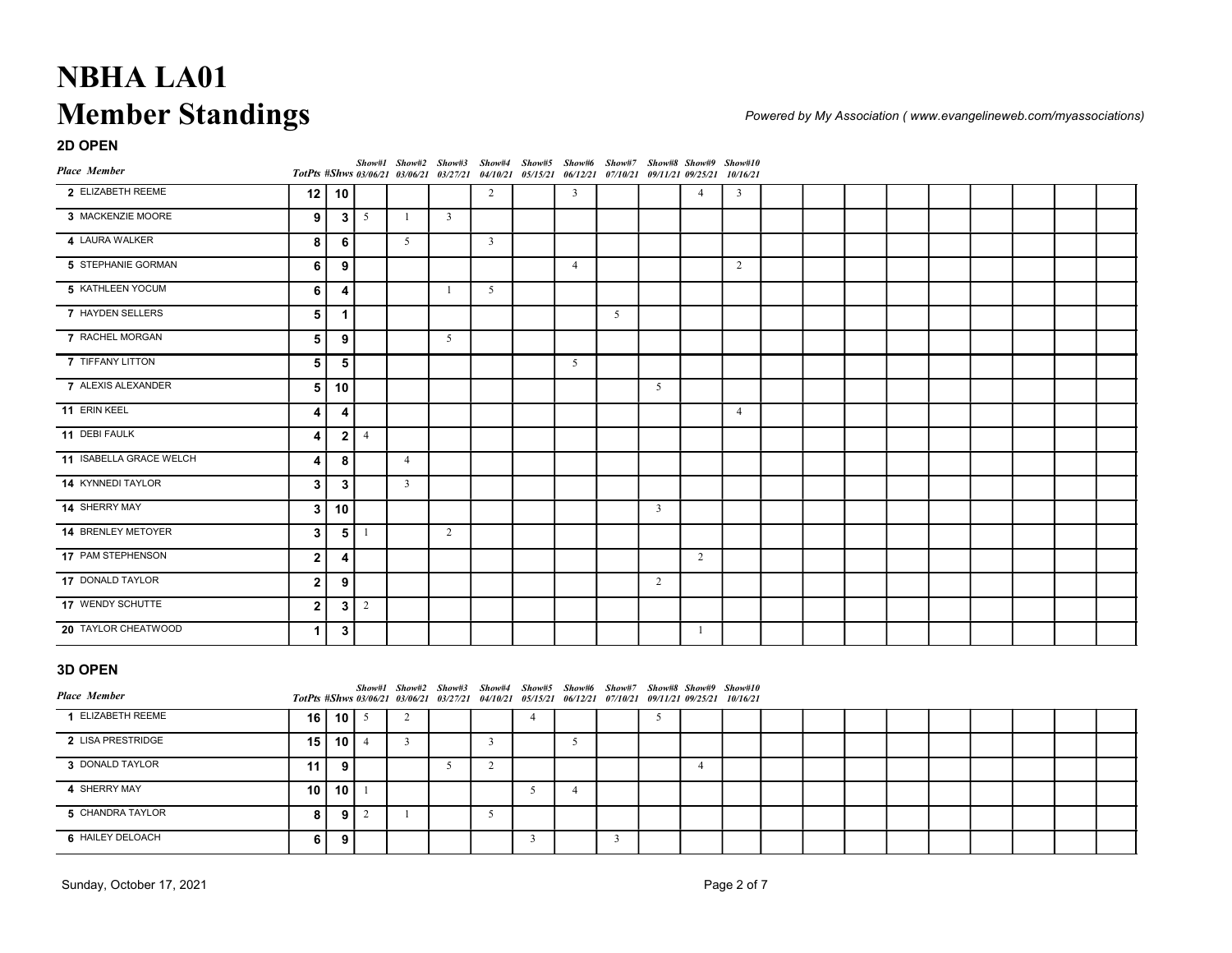| <b>NBHA LA01</b>          |                         |                |            |                                                                                                                                                                                  |                 |                |    |                         |                |   |                |                         |  |  |  |                                                                  |  |
|---------------------------|-------------------------|----------------|------------|----------------------------------------------------------------------------------------------------------------------------------------------------------------------------------|-----------------|----------------|----|-------------------------|----------------|---|----------------|-------------------------|--|--|--|------------------------------------------------------------------|--|
|                           |                         |                |            |                                                                                                                                                                                  |                 |                |    |                         |                |   |                |                         |  |  |  |                                                                  |  |
| <b>Member Standings</b>   |                         |                |            |                                                                                                                                                                                  |                 |                |    |                         |                |   |                |                         |  |  |  | Powered by My Association (www.evangelineweb.com/myassociations) |  |
| 3D OPEN                   |                         |                |            |                                                                                                                                                                                  |                 |                |    |                         |                |   |                |                         |  |  |  |                                                                  |  |
| <b>Place Member</b>       |                         |                |            | Show#1 Show#2 Show#3 Show#4 Show#5 Show#6 Show#7 Show#8 Show#9 Show#10<br>TotPts #Shws 03/06/21 03/06/21 03/27/21 04/10/21 05/15/21 06/12/21 07/10/21 09/11/21 09/25/21 10/16/21 |                 |                |    |                         |                |   |                |                         |  |  |  |                                                                  |  |
| 6 STEPHANIE GORMAN        | 6                       | 9              |            |                                                                                                                                                                                  |                 |                | -1 |                         |                |   | 5              |                         |  |  |  |                                                                  |  |
| 8 WENDY SCHUTTE           | 5                       | $\mathbf{3}$   |            | $5\overline{)}$                                                                                                                                                                  |                 |                |    |                         |                |   |                |                         |  |  |  |                                                                  |  |
| 8 VEDA KEEL               | $\sqrt{5}$              | 5              |            |                                                                                                                                                                                  |                 |                |    |                         |                |   |                | 5                       |  |  |  |                                                                  |  |
| 8 RACHEL MORGAN           | $\sqrt{5}$              | 9              |            |                                                                                                                                                                                  |                 |                |    |                         | 5              |   |                |                         |  |  |  |                                                                  |  |
| 11 ISABELLA GRACE WELCH   | 4                       | 8              |            |                                                                                                                                                                                  |                 |                |    |                         | $\overline{4}$ |   |                |                         |  |  |  |                                                                  |  |
| 11 BRENLEY METOYER        | 4                       | 5              |            | $\overline{4}$                                                                                                                                                                   |                 |                |    |                         |                |   |                |                         |  |  |  |                                                                  |  |
| 13 AYERS, LAUREN          | $\mathbf{3}$            | $\mathbf{1}$   |            |                                                                                                                                                                                  |                 |                |    |                         |                |   | $\mathbf{3}$   |                         |  |  |  |                                                                  |  |
| 13 KYNNEDI TAYLOR         | $\mathbf{3}$            |                | $3 \mid 3$ |                                                                                                                                                                                  |                 |                |    |                         |                |   |                |                         |  |  |  |                                                                  |  |
| 13 SHANNON MAYFIELD       | $\mathbf{3}$            | $\mathbf{1}$   |            |                                                                                                                                                                                  |                 |                |    | $\overline{\mathbf{3}}$ |                |   |                |                         |  |  |  |                                                                  |  |
| 16 SAVANNAH LANGLY        | $\mathbf{1}$            | 4              |            |                                                                                                                                                                                  |                 | -1             |    |                         |                |   |                |                         |  |  |  |                                                                  |  |
| 16 ALEXIS ALEXANDER       | $\vert$ 1               | 10             |            |                                                                                                                                                                                  |                 |                |    |                         | -1             |   |                |                         |  |  |  |                                                                  |  |
| <b>4D OPEN</b>            |                         |                |            |                                                                                                                                                                                  |                 |                |    |                         |                |   |                |                         |  |  |  |                                                                  |  |
| <b>Place Member</b>       |                         |                |            | Show#1 Show#2 Show#3 Show#4 Show#5 Show#6 Show#7 Show#8 Show#9 Show#10<br>TotPts #Shws 03/06/21 03/06/21 03/27/21 04/10/21 05/15/21 06/12/21 07/10/21 09/11/21 09/25/21 10/16/21 |                 |                |    |                         |                |   |                |                         |  |  |  |                                                                  |  |
| 1 CHANDRA TAYLOR          | 18                      |                | $9 \mid 4$ |                                                                                                                                                                                  | $\overline{4}$  |                | 5  |                         |                | 5 |                |                         |  |  |  |                                                                  |  |
| 2 SHERRY MAY              | 13                      | 10             |            | 5 <sup>5</sup>                                                                                                                                                                   |                 |                |    |                         | $\mathbf{3}$   |   |                | 5 <sup>5</sup>          |  |  |  |                                                                  |  |
| 3 AVERY POWELL            | 9 <sup>1</sup>          | 10             |            |                                                                                                                                                                                  |                 |                |    |                         |                |   | 5              | $\overline{4}$          |  |  |  |                                                                  |  |
| 4 DONALD TAYLOR           | $\overline{7}$          | 9              |            |                                                                                                                                                                                  |                 |                |    |                         |                |   | $\overline{4}$ | $\overline{\mathbf{3}}$ |  |  |  |                                                                  |  |
| 5 STEPHANIE GORMAN        | $\bf 6$                 |                | $9 \mid 3$ | $\mathbf{3}$                                                                                                                                                                     |                 |                |    |                         |                |   |                |                         |  |  |  |                                                                  |  |
| 5 KATHLEEN YOCUM          | 6                       | 4              |            |                                                                                                                                                                                  | $5\overline{)}$ |                |    |                         | -1             |   |                |                         |  |  |  |                                                                  |  |
| 7 ALEXIS ALEXANDER        | $\overline{\mathbf{5}}$ | 10             |            |                                                                                                                                                                                  |                 | 5 <sup>5</sup> |    |                         |                |   |                |                         |  |  |  |                                                                  |  |
| <b>7 KATELYN KENDRICK</b> | $\overline{\mathbf{5}}$ | $\mathbf{1}$   |            |                                                                                                                                                                                  |                 |                |    |                         | 5 <sup>5</sup> |   |                |                         |  |  |  |                                                                  |  |
| 7 LINDA GRIFFIN           | $5\overline{5}$         | $\overline{2}$ |            |                                                                                                                                                                                  |                 |                |    | 5                       |                |   |                |                         |  |  |  |                                                                  |  |

| 8 VEDA KEEL              | 5                       | 5              |                         |                                |                                                                        |                 |                |                                                                |                |   |                         | 5               |  |  |  |  |  |
|--------------------------|-------------------------|----------------|-------------------------|--------------------------------|------------------------------------------------------------------------|-----------------|----------------|----------------------------------------------------------------|----------------|---|-------------------------|-----------------|--|--|--|--|--|
| 8 RACHEL MORGAN          | $\overline{\mathbf{5}}$ | 9              |                         |                                |                                                                        |                 |                |                                                                | 5              |   |                         |                 |  |  |  |  |  |
| 11 ISABELLA GRACE WELCH  | 4                       | 8              |                         |                                |                                                                        |                 |                |                                                                | $\overline{4}$ |   |                         |                 |  |  |  |  |  |
| 11 BRENLEY METOYER       | 4                       | 5              |                         | $\overline{4}$                 |                                                                        |                 |                |                                                                |                |   |                         |                 |  |  |  |  |  |
| 13 AYERS, LAUREN         | $\mathbf{3}$            | $\mathbf{1}$   |                         |                                |                                                                        |                 |                |                                                                |                |   | $\overline{3}$          |                 |  |  |  |  |  |
| 13 KYNNEDI TAYLOR        | $\mathbf{3}$            |                | $3 \mid 3$              |                                |                                                                        |                 |                |                                                                |                |   |                         |                 |  |  |  |  |  |
| 13 SHANNON MAYFIELD      | $\mathbf{3}$            | $\mathbf 1$    |                         |                                |                                                                        |                 |                | $\overline{3}$                                                 |                |   |                         |                 |  |  |  |  |  |
| 16 SAVANNAH LANGLY       | $\mathbf 1$             | 4              |                         |                                |                                                                        | $\mathbf{1}$    |                |                                                                |                |   |                         |                 |  |  |  |  |  |
| 16 ALEXIS ALEXANDER      | $\mathbf 1$             | 10             |                         |                                |                                                                        |                 |                |                                                                | $\mathbf{1}$   |   |                         |                 |  |  |  |  |  |
|                          |                         |                |                         |                                |                                                                        |                 |                |                                                                |                |   |                         |                 |  |  |  |  |  |
| <b>4D OPEN</b>           |                         |                |                         |                                | Show#1 Show#2 Show#3 Show#4 Show#5 Show#6 Show#7 Show#8 Show#9 Show#10 |                 |                |                                                                |                |   |                         |                 |  |  |  |  |  |
| <b>Place Member</b>      |                         |                |                         | TotPts #Shws 03/06/21 03/06/21 | 03/27/21                                                               |                 |                | 04/10/21 05/15/21 06/12/21 07/10/21 09/11/21 09/25/21 10/16/21 |                |   |                         |                 |  |  |  |  |  |
| 1 CHANDRA TAYLOR         | 18                      | 9 <sup>1</sup> | $\overline{4}$          |                                | $\overline{4}$                                                         |                 | 5              |                                                                |                | 5 |                         |                 |  |  |  |  |  |
| 2 SHERRY MAY             | 13                      | 10             |                         | 5                              |                                                                        |                 |                |                                                                | $\mathbf{3}$   |   |                         | $5\overline{)}$ |  |  |  |  |  |
| 3 AVERY POWELL           | 9                       | 10             |                         |                                |                                                                        |                 |                |                                                                |                |   | $5\overline{5}$         | $\overline{4}$  |  |  |  |  |  |
| 4 DONALD TAYLOR          | $\overline{7}$          | 9              |                         |                                |                                                                        |                 |                |                                                                |                |   | $\overline{4}$          | $\overline{3}$  |  |  |  |  |  |
| 5 STEPHANIE GORMAN       | 6                       | 9              | $\overline{\mathbf{3}}$ | $\overline{\mathbf{3}}$        |                                                                        |                 |                |                                                                |                |   |                         |                 |  |  |  |  |  |
| 5 KATHLEEN YOCUM         | 6                       | 4              |                         |                                | 5                                                                      |                 |                |                                                                | $\mathbf{1}$   |   |                         |                 |  |  |  |  |  |
| 7 ALEXIS ALEXANDER       | $5\phantom{.0}$         | 10             |                         |                                |                                                                        | $5\overline{)}$ |                |                                                                |                |   |                         |                 |  |  |  |  |  |
| 7 KATELYN KENDRICK       | $5\phantom{.0}$         | $\overline{1}$ |                         |                                |                                                                        |                 |                |                                                                | 5 <sup>5</sup> |   |                         |                 |  |  |  |  |  |
| 7 LINDA GRIFFIN          | $\overline{\mathbf{5}}$ | $\overline{2}$ |                         |                                |                                                                        |                 |                | 5                                                              |                |   |                         |                 |  |  |  |  |  |
| 10 MORGAN IMAN           | 4                       | $\mathbf{2}$   |                         |                                |                                                                        |                 | $\overline{4}$ |                                                                |                |   |                         |                 |  |  |  |  |  |
| 10 LISA SMITH            | 4                       | 4              |                         |                                |                                                                        |                 |                |                                                                | $\overline{4}$ |   |                         |                 |  |  |  |  |  |
| 10 PEYTON FAUCHEAUX      | 4                       | $\overline{4}$ | 2                       | $\overline{2}$                 |                                                                        |                 |                |                                                                |                |   |                         |                 |  |  |  |  |  |
| 13 HAILEY DELOACH        | $\mathbf{3}$            | 9              |                         |                                |                                                                        |                 |                |                                                                |                |   | $\overline{\mathbf{3}}$ |                 |  |  |  |  |  |
| 13 SAVANNAH LANGLY       | $\mathbf{3}$            | 4              |                         |                                | $\overline{3}$                                                         |                 |                |                                                                |                |   |                         |                 |  |  |  |  |  |
|                          |                         |                |                         |                                |                                                                        |                 |                |                                                                |                |   |                         |                 |  |  |  |  |  |
| Sunday, October 17, 2021 |                         |                |                         |                                |                                                                        |                 |                |                                                                |                |   |                         | Page 3 of 7     |  |  |  |  |  |
|                          |                         |                |                         |                                |                                                                        |                 |                |                                                                |                |   |                         |                 |  |  |  |  |  |
|                          |                         |                |                         |                                |                                                                        |                 |                |                                                                |                |   |                         |                 |  |  |  |  |  |
|                          |                         |                |                         |                                |                                                                        |                 |                |                                                                |                |   |                         |                 |  |  |  |  |  |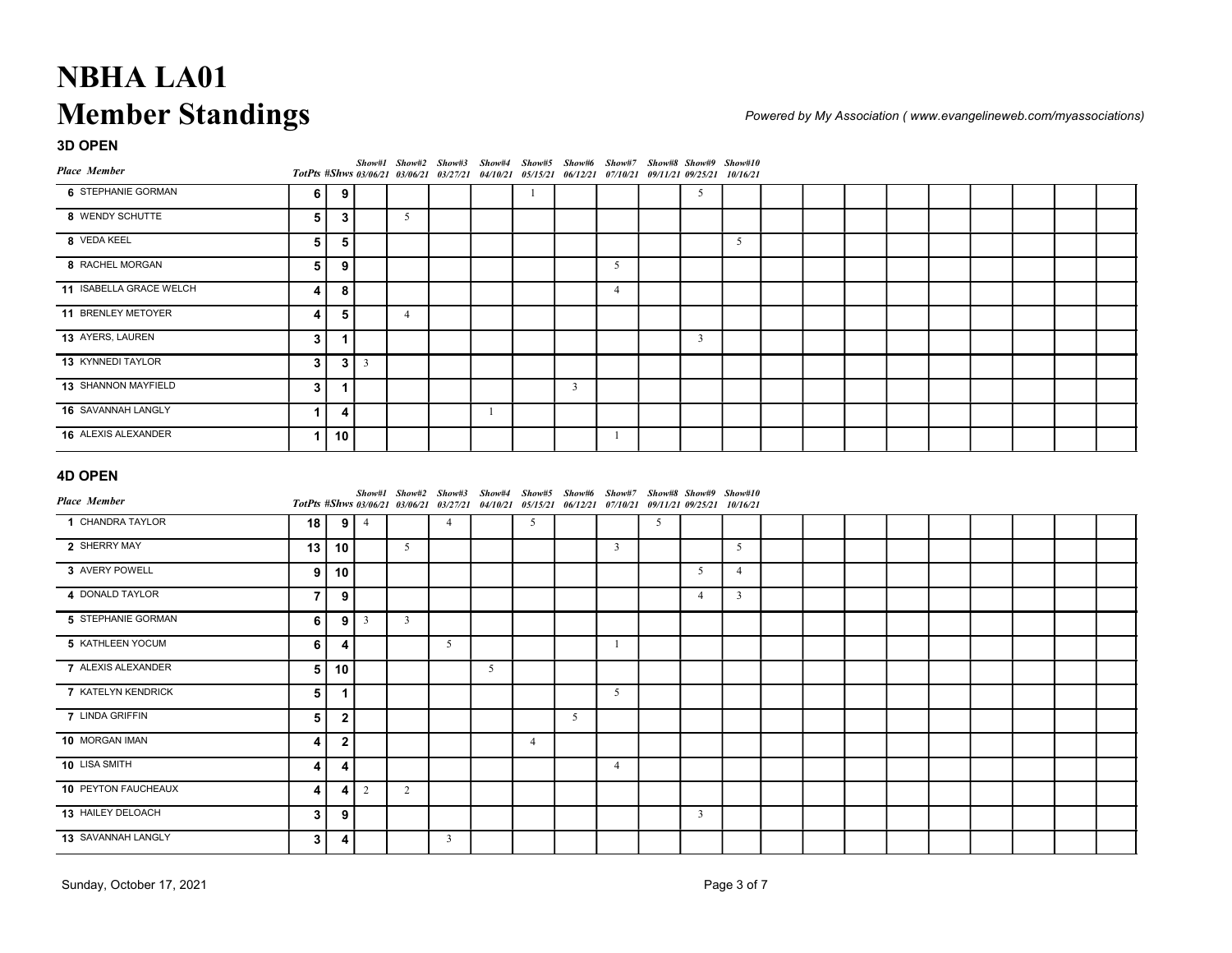| <b>NBHA LA01</b>        |              |              |            |   |                      |                                                                                                                  |  |   |                                            |   |  |  |  |                                                                 |  |
|-------------------------|--------------|--------------|------------|---|----------------------|------------------------------------------------------------------------------------------------------------------|--|---|--------------------------------------------|---|--|--|--|-----------------------------------------------------------------|--|
| <b>Member Standings</b> |              |              |            |   |                      |                                                                                                                  |  |   |                                            |   |  |  |  | Powered by My Association (www.evangelineweb.com/myassociation. |  |
| <b>4D OPEN</b>          |              |              |            |   |                      |                                                                                                                  |  |   |                                            |   |  |  |  |                                                                 |  |
| <b>Place Member</b>     |              |              |            |   | Show#1 Show#2 Show#3 | Show#4<br>TotPts #Shws 03/06/21 03/06/21 03/27/21 04/10/21 05/15/21 06/12/21 07/10/21 09/11/21 09/25/21 10/16/21 |  |   | Show#5 Show#6 Show#7 Show#8 Show#9 Show#10 |   |  |  |  |                                                                 |  |
| 15 FAYE HALVORSON       | $\mathbf{2}$ | 5            |            |   |                      |                                                                                                                  |  |   |                                            | 2 |  |  |  |                                                                 |  |
| 15 ELIZABETH REEME      | $\mathbf{2}$ | 10           |            |   |                      |                                                                                                                  |  | 2 |                                            |   |  |  |  |                                                                 |  |
| 17 DEBI FAULK           | 1            | $\mathbf{2}$ |            |   |                      |                                                                                                                  |  |   |                                            |   |  |  |  |                                                                 |  |
| 5D OPEN                 |              |              |            |   |                      |                                                                                                                  |  |   |                                            |   |  |  |  |                                                                 |  |
| <b>Place Member</b>     |              |              |            |   | Show#1 Show#2 Show#3 | Show#4<br>TotPts #Shws 03/06/21 03/06/21 03/27/21 04/10/21 05/15/21 06/12/21 07/10/21 09/11/21 09/25/21 10/16/21 |  |   | Show#5 Show#6 Show#7 Show#8 Show#9 Show#10 |   |  |  |  |                                                                 |  |
| 1 DONALD TAYLOR         | 22           | 9            | $\sqrt{5}$ | 4 | 5                    | $\overline{4}$                                                                                                   |  |   |                                            | 4 |  |  |  |                                                                 |  |

| <b>NBHA LA01</b><br><b>Member Standings</b><br><b>4D OPEN</b> |                         |                  |                         |                 |                                         |                         |                                                                                                                                                                                  |                |                |   |                |                |  |  |  |                                                                  |  |
|---------------------------------------------------------------|-------------------------|------------------|-------------------------|-----------------|-----------------------------------------|-------------------------|----------------------------------------------------------------------------------------------------------------------------------------------------------------------------------|----------------|----------------|---|----------------|----------------|--|--|--|------------------------------------------------------------------|--|
|                                                               |                         |                  |                         |                 |                                         |                         |                                                                                                                                                                                  |                |                |   |                |                |  |  |  |                                                                  |  |
|                                                               |                         |                  |                         |                 |                                         |                         |                                                                                                                                                                                  |                |                |   |                |                |  |  |  | Powered by My Association (www.evangelineweb.com/myassociations) |  |
|                                                               |                         |                  |                         |                 |                                         |                         |                                                                                                                                                                                  |                |                |   |                |                |  |  |  |                                                                  |  |
| <b>Place Member</b>                                           |                         |                  |                         |                 |                                         |                         | Show#1 Show#2 Show#3 Show#4 Show#5 Show#6 Show#7 Show#8 Show#9 Show#10<br>TotPts #Shws 03/06/21 03/06/21 03/27/21 04/10/21 05/15/21 06/12/21 07/10/21 09/11/21 09/25/21 10/16/21 |                |                |   |                |                |  |  |  |                                                                  |  |
| 15 FAYE HALVORSON                                             | $\mathbf{2}$            | -5               |                         |                 |                                         |                         |                                                                                                                                                                                  |                |                |   |                | $\overline{2}$ |  |  |  |                                                                  |  |
| 15 ELIZABETH REEME                                            | $\mathbf{2}$            | 10               |                         |                 |                                         |                         |                                                                                                                                                                                  |                | $\overline{2}$ |   |                |                |  |  |  |                                                                  |  |
| 17 DEBI FAULK                                                 | $\mathbf{1}$            |                  | 2 1                     |                 |                                         |                         |                                                                                                                                                                                  |                |                |   |                |                |  |  |  |                                                                  |  |
|                                                               |                         |                  |                         |                 |                                         |                         |                                                                                                                                                                                  |                |                |   |                |                |  |  |  |                                                                  |  |
| 5D OPEN                                                       |                         |                  |                         |                 |                                         |                         | Show#1 Show#2 Show#3 Show#4 Show#5 Show#6 Show#7 Show#8 Show#9 Show#10                                                                                                           |                |                |   |                |                |  |  |  |                                                                  |  |
| <b>Place Member</b>                                           |                         |                  |                         |                 | TotPts #Shws 03/06/21 03/06/21 03/27/21 |                         | 04/10/21 05/15/21 06/12/21 07/10/21 09/11/21 09/25/21 10/16/21                                                                                                                   |                |                |   |                |                |  |  |  |                                                                  |  |
| 1 DONALD TAYLOR                                               | 22                      | 9                | 5                       | $\overline{4}$  | 5                                       | $\overline{4}$          |                                                                                                                                                                                  |                |                |   |                | $\overline{4}$ |  |  |  |                                                                  |  |
| 2 AVERY POWELL                                                | 13                      | 10               |                         |                 |                                         | $\overline{\mathbf{3}}$ | 2                                                                                                                                                                                | $\overline{3}$ | 5              |   |                |                |  |  |  |                                                                  |  |
| 3 CHANDRA TAYLOR                                              | 10                      | 9                |                         |                 |                                         |                         | $\overline{\mathbf{3}}$                                                                                                                                                          |                | $\overline{2}$ |   |                | 5              |  |  |  |                                                                  |  |
| 4 LYDIA MAY                                                   | $\overline{7}$          | $\mathbf{2}$     | $\overline{4}$          | $\mathbf{3}$    |                                         |                         |                                                                                                                                                                                  |                |                |   |                |                |  |  |  |                                                                  |  |
| 5 RAYNE ELY                                                   | 6                       | $\boldsymbol{4}$ |                         |                 | $\overline{4}$                          | $\overline{2}$          |                                                                                                                                                                                  |                |                |   |                |                |  |  |  |                                                                  |  |
| 6 DEBI FAULK                                                  | $\sqrt{5}$              | $\mathbf{2}$     |                         | $5\overline{)}$ |                                         |                         |                                                                                                                                                                                  |                |                |   |                |                |  |  |  |                                                                  |  |
| 6 FAYE HALVORSON                                              | 5                       | 5                |                         |                 |                                         |                         | $5\overline{)}$                                                                                                                                                                  |                |                |   |                |                |  |  |  |                                                                  |  |
| 6 SHERRY MAY                                                  | 5                       | 10               |                         |                 | -1                                      |                         |                                                                                                                                                                                  |                |                |   | $\overline{4}$ |                |  |  |  |                                                                  |  |
| 6 SHANNON MAYFIELD                                            | 5                       | $\mathbf{1}$     |                         |                 |                                         |                         |                                                                                                                                                                                  |                |                |   | 5              |                |  |  |  |                                                                  |  |
| 6 SAVANNAH LANGLY                                             | 5                       | 4                | $\overline{\mathbf{3}}$ | $\overline{2}$  |                                         |                         |                                                                                                                                                                                  |                |                |   |                |                |  |  |  |                                                                  |  |
| 6 HAILEY DELOACH                                              | $\sqrt{5}$              | 9                |                         |                 |                                         |                         |                                                                                                                                                                                  |                |                | 5 |                |                |  |  |  |                                                                  |  |
| 6 BRIANNA WAGGONER                                            | 5                       | 5                |                         |                 |                                         | -1                      | $\overline{4}$                                                                                                                                                                   |                |                |   |                |                |  |  |  |                                                                  |  |
| 13 VEDA KEEL                                                  | 4                       | $\overline{5}$   |                         |                 |                                         |                         |                                                                                                                                                                                  |                | $\overline{4}$ |   |                |                |  |  |  |                                                                  |  |
| 13 KYLIE COLVIN                                               | $\overline{\mathbf{4}}$ | $\mathbf{1}$     |                         |                 |                                         |                         |                                                                                                                                                                                  | $\overline{4}$ |                |   |                |                |  |  |  |                                                                  |  |
| 15 LISA PRESTRIDGE                                            | $\mathbf{3}$            | 10               |                         |                 |                                         |                         |                                                                                                                                                                                  |                | $\overline{3}$ |   |                |                |  |  |  |                                                                  |  |
| 15 ADDI MOORE                                                 | $\mathbf{3}$            | $\overline{7}$   |                         |                 |                                         |                         |                                                                                                                                                                                  |                |                |   | $\overline{3}$ |                |  |  |  |                                                                  |  |
| 15 STEPHANIE GORMAN                                           | 3                       | $\boldsymbol{9}$ |                         |                 | 2                                       |                         |                                                                                                                                                                                  |                | $\mathbf{1}$   |   |                |                |  |  |  |                                                                  |  |
| 18 SYLVIA VIDRINE                                             | $\mathbf{1}$            |                  | $3 \mid 1$              |                 |                                         |                         |                                                                                                                                                                                  |                |                |   |                |                |  |  |  |                                                                  |  |
| <b>1D SENIOR</b>                                              |                         |                  |                         |                 |                                         |                         |                                                                                                                                                                                  |                |                |   |                |                |  |  |  |                                                                  |  |
|                                                               |                         |                  |                         |                 |                                         |                         | Show#1 Show#2 Show#3 Show#4 Show#5 Show#6 Show#7 Show#8 Show#9 Show#10                                                                                                           |                |                |   |                |                |  |  |  |                                                                  |  |
| <b>Place Member</b>                                           |                         |                  |                         |                 |                                         |                         | TotPts #Shws 03/06/21 03/06/21 03/27/21 04/10/21 05/15/21 06/12/21 07/10/21 09/11/21 09/25/21 10/16/21                                                                           |                |                |   |                |                |  |  |  |                                                                  |  |

| <b>1D SENIOR</b>    |      |                 |  |                                                                                                                                                                                  |  |  |  |  |  |  |  |  |
|---------------------|------|-----------------|--|----------------------------------------------------------------------------------------------------------------------------------------------------------------------------------|--|--|--|--|--|--|--|--|
| <b>Place Member</b> |      |                 |  | Show#1 Show#2 Show#3 Show#4 Show#5 Show#6 Show#7 Show#8 Show#9 Show#10<br>TotPts #Shws 03/06/21 03/06/21 03/27/21 04/10/21 05/15/21 06/12/21 07/10/21 09/11/21 09/25/21 10/16/21 |  |  |  |  |  |  |  |  |
| LISA PRESTRIDGE     | 25 I | 10 <sup>1</sup> |  |                                                                                                                                                                                  |  |  |  |  |  |  |  |  |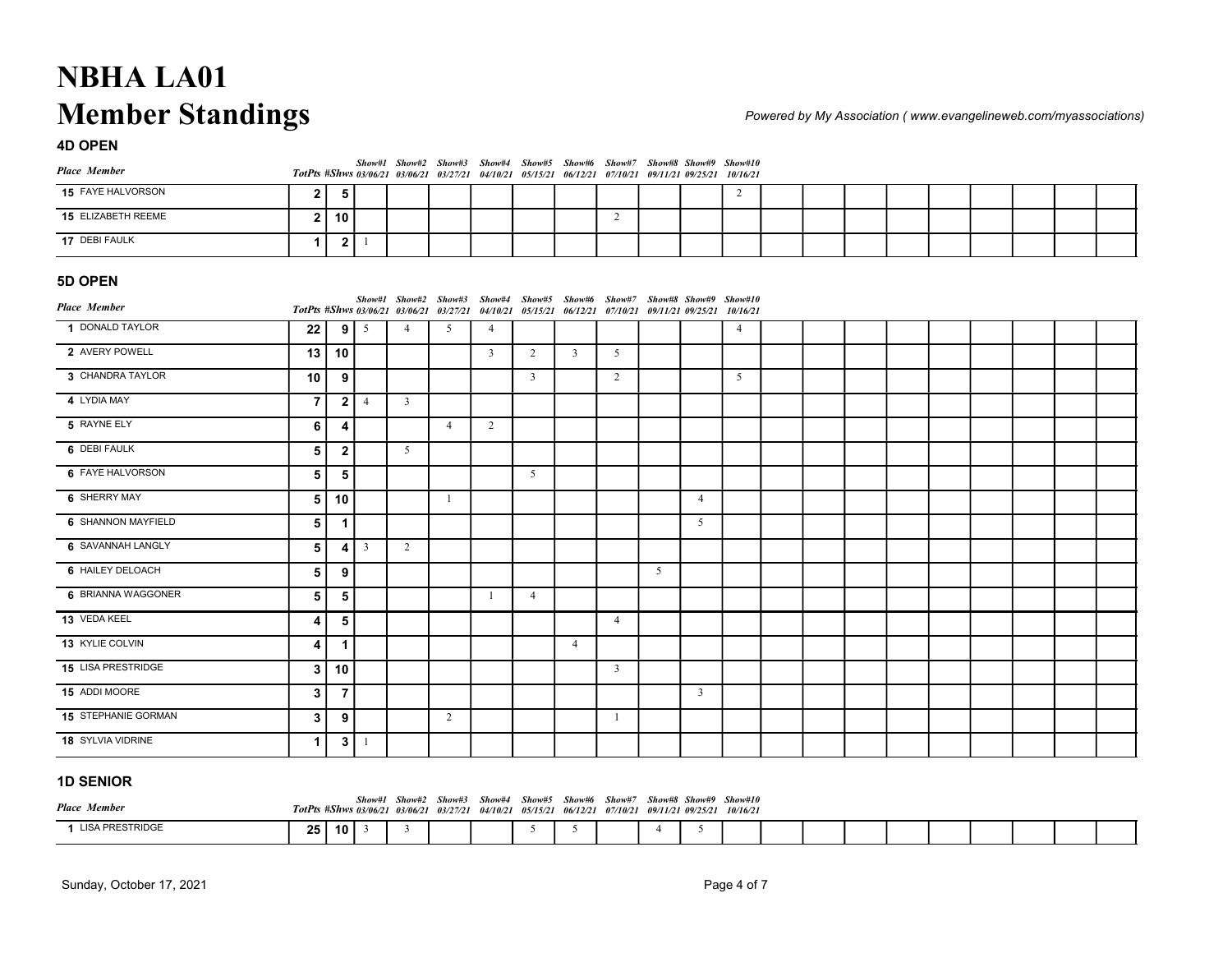| <b>NBHA LA01</b>        |                                                                                                        |                         |                 |                |                                         |                |                                                                                                                                                                                  |                |                 |                |                          |                |  |  |  |                                                                  |  |
|-------------------------|--------------------------------------------------------------------------------------------------------|-------------------------|-----------------|----------------|-----------------------------------------|----------------|----------------------------------------------------------------------------------------------------------------------------------------------------------------------------------|----------------|-----------------|----------------|--------------------------|----------------|--|--|--|------------------------------------------------------------------|--|
|                         |                                                                                                        |                         |                 |                |                                         |                |                                                                                                                                                                                  |                |                 |                |                          |                |  |  |  |                                                                  |  |
| <b>Member Standings</b> |                                                                                                        |                         |                 |                |                                         |                |                                                                                                                                                                                  |                |                 |                |                          |                |  |  |  | Powered by My Association (www.evangelineweb.com/myassociations) |  |
| <b>1D SENIOR</b>        |                                                                                                        |                         |                 |                | Show#1 Show#2 Show#3                    |                | Show#4 Show#5 Show#6 Show#7 Show#8 Show#9 Show#10                                                                                                                                |                |                 |                |                          |                |  |  |  |                                                                  |  |
| <b>Place Member</b>     |                                                                                                        |                         |                 |                | TotPts #Shws 03/06/21 03/06/21 03/27/21 |                | 04/10/21 05/15/21 06/12/21                                                                                                                                                       |                | <i>07/10/21</i> |                | <i>09/11/21 09/25/21</i> | 10/16/21       |  |  |  |                                                                  |  |
| 2 PAM STEPHENSON        | 18                                                                                                     | 4                       |                 |                |                                         |                |                                                                                                                                                                                  |                | 5               | 5              | $\overline{4}$           | $\overline{4}$ |  |  |  |                                                                  |  |
| 3 SHERRY MAY            | 16                                                                                                     | 10                      |                 |                | 5                                       |                | $\overline{4}$                                                                                                                                                                   | $\overline{4}$ | $\mathbf{3}$    |                |                          |                |  |  |  |                                                                  |  |
| 4 DONALD TAYLOR         | 11                                                                                                     | 9                       |                 |                | $\overline{4}$                          | $\overline{4}$ | $\overline{3}$                                                                                                                                                                   |                |                 |                |                          |                |  |  |  |                                                                  |  |
| 5 DEBI FAULK            | 10                                                                                                     |                         | $2\sqrt{5}$     | 5              |                                         |                |                                                                                                                                                                                  |                |                 |                |                          |                |  |  |  |                                                                  |  |
| 6 LISA SMITH            | 9                                                                                                      | 4                       |                 |                |                                         |                |                                                                                                                                                                                  |                | 4               |                |                          | 5              |  |  |  |                                                                  |  |
| 7 WENDY SCHUTTE         | 8                                                                                                      | 3                       | $\overline{4}$  | $\overline{4}$ |                                         |                |                                                                                                                                                                                  |                |                 |                |                          |                |  |  |  |                                                                  |  |
| 8 CHANDRA TAYLOR        | 5                                                                                                      | 9                       |                 |                |                                         | 5              |                                                                                                                                                                                  |                |                 |                |                          |                |  |  |  |                                                                  |  |
| 9 LINDA GRIFFIN         | $\mathbf{3}$                                                                                           | $\boldsymbol{2}$        |                 |                |                                         |                |                                                                                                                                                                                  | $\overline{3}$ |                 |                |                          |                |  |  |  |                                                                  |  |
| <b>2D SENIOR</b>        |                                                                                                        |                         |                 |                |                                         |                |                                                                                                                                                                                  |                |                 |                |                          |                |  |  |  |                                                                  |  |
| <b>Place Member</b>     |                                                                                                        |                         |                 |                |                                         |                | Show#1 Show#2 Show#3 Show#4 Show#5 Show#6 Show#7 Show#8 Show#9 Show#10                                                                                                           |                |                 |                |                          |                |  |  |  |                                                                  |  |
| 1 CHANDRA TAYLOR        | 20                                                                                                     | 9                       | $5\overline{)}$ | 5              | 5                                       |                | TotPts #Shws 03/06/21 03/06/21 03/27/21 04/10/21 05/15/21 06/12/21 07/10/21 09/11/21 09/25/21 10/16/21<br>5                                                                      |                |                 |                |                          |                |  |  |  |                                                                  |  |
| 2 SHERRY MAY            | 13                                                                                                     | $10$   $4$              |                 | $\overline{4}$ |                                         |                |                                                                                                                                                                                  |                |                 | 5              |                          |                |  |  |  |                                                                  |  |
| 3 LISA PRESTRIDGE       | 10                                                                                                     | 10                      |                 |                |                                         |                |                                                                                                                                                                                  |                | 5               |                |                          | 5              |  |  |  |                                                                  |  |
| 4 DONALD TAYLOR         | 9                                                                                                      | 9                       |                 |                |                                         |                |                                                                                                                                                                                  |                |                 | $\overline{4}$ | 5                        |                |  |  |  |                                                                  |  |
|                         |                                                                                                        |                         |                 |                |                                         |                |                                                                                                                                                                                  |                |                 |                |                          |                |  |  |  |                                                                  |  |
| <b>3D SENIOR</b>        |                                                                                                        |                         |                 |                |                                         |                |                                                                                                                                                                                  |                |                 |                |                          |                |  |  |  |                                                                  |  |
| <b>Place Member</b>     |                                                                                                        |                         |                 |                |                                         |                | Show#1 Show#2 Show#3 Show#4 Show#5 Show#6 Show#7 Show#8 Show#9 Show#10<br>TotPts #Shws 03/06/21 03/06/21 03/27/21 04/10/21 05/15/21 06/12/21 07/10/21 09/11/21 09/25/21 10/16/21 |                |                 |                |                          |                |  |  |  |                                                                  |  |
| 1 DONALD TAYLOR         | 13                                                                                                     | 9                       | $\overline{4}$  | $\overline{4}$ | 5                                       |                |                                                                                                                                                                                  |                |                 |                |                          |                |  |  |  |                                                                  |  |
| 2 DEBI FAULK            | 10                                                                                                     |                         | $2 \mid 5$      | 5              |                                         |                |                                                                                                                                                                                  |                |                 |                |                          |                |  |  |  |                                                                  |  |
| 3 CHANDRA TAYLOR        | 5                                                                                                      | 9                       |                 |                |                                         |                |                                                                                                                                                                                  |                | 5               |                |                          |                |  |  |  |                                                                  |  |
| 4 LINDA GRIFFIN         | 4                                                                                                      | $\overline{\mathbf{2}}$ |                 |                |                                         |                |                                                                                                                                                                                  |                | $\overline{4}$  |                |                          |                |  |  |  |                                                                  |  |
|                         |                                                                                                        |                         |                 |                |                                         |                |                                                                                                                                                                                  |                |                 |                |                          |                |  |  |  |                                                                  |  |
| <b>4D SENIOR</b>        |                                                                                                        |                         |                 |                |                                         |                |                                                                                                                                                                                  |                |                 |                |                          |                |  |  |  |                                                                  |  |
| <b>Place Member</b>     | TotPts #Shws 03/06/21 03/06/21 03/27/21 04/10/21 05/15/21 06/12/21 07/10/21 09/11/21 09/25/21 10/16/21 |                         |                 |                |                                         |                | Show#1 Show#2 Show#3 Show#4 Show#5 Show#6 Show#7 Show#8 Show#9 Show#10                                                                                                           |                |                 |                |                          |                |  |  |  |                                                                  |  |

| <b>2D SENIOR</b>      |                 |                 |  |                                                                                                                                                                                  |  |  |  |  |  |  |  |  |
|-----------------------|-----------------|-----------------|--|----------------------------------------------------------------------------------------------------------------------------------------------------------------------------------|--|--|--|--|--|--|--|--|
| <b>Place Member</b>   |                 |                 |  | Show#1 Show#2 Show#3 Show#4 Show#5 Show#6 Show#7 Show#8 Show#9 Show#10<br>TotPts #Shws 03/06/21 03/06/21 03/27/21 04/10/21 05/15/21 06/12/21 07/10/21 09/11/21 09/25/21 10/16/21 |  |  |  |  |  |  |  |  |
| <b>CHANDRA TAYLOR</b> | 20 I            | 91              |  |                                                                                                                                                                                  |  |  |  |  |  |  |  |  |
| 2 SHERRY MAY          | 13 I            | 10 I            |  |                                                                                                                                                                                  |  |  |  |  |  |  |  |  |
| 3 LISA PRESTRIDGE     | 10 <sup>1</sup> | 10 <sup>1</sup> |  |                                                                                                                                                                                  |  |  |  |  |  |  |  |  |
| 4 DONALD TAYLOR       | ا 9             | ا 9             |  |                                                                                                                                                                                  |  |  |  |  |  |  |  |  |

| 6 LISA SMITH        | 9               | $\overline{\mathbf{4}}$ |                |                 |                                                                                                                                                                                  |   |                |                | $\overline{4}$ |                 |   | 5               |  |  |  |  |  |
|---------------------|-----------------|-------------------------|----------------|-----------------|----------------------------------------------------------------------------------------------------------------------------------------------------------------------------------|---|----------------|----------------|----------------|-----------------|---|-----------------|--|--|--|--|--|
| 7 WENDY SCHUTTE     | 8               | 3                       | $\overline{4}$ | $\overline{4}$  |                                                                                                                                                                                  |   |                |                |                |                 |   |                 |  |  |  |  |  |
| 8 CHANDRA TAYLOR    | 5               | 9                       |                |                 |                                                                                                                                                                                  | 5 |                |                |                |                 |   |                 |  |  |  |  |  |
| 9 LINDA GRIFFIN     | $\mathbf{3}$    | $\overline{\mathbf{2}}$ |                |                 |                                                                                                                                                                                  |   |                | $\overline{3}$ |                |                 |   |                 |  |  |  |  |  |
|                     |                 |                         |                |                 |                                                                                                                                                                                  |   |                |                |                |                 |   |                 |  |  |  |  |  |
| <b>2D SENIOR</b>    |                 |                         |                |                 |                                                                                                                                                                                  |   |                |                |                |                 |   |                 |  |  |  |  |  |
| <b>Place Member</b> |                 |                         |                |                 | Show#1 Show#2 Show#3 Show#4 Show#5 Show#6 Show#7 Show#8 Show#9 Show#10<br>TotPts #Shws 03/06/21 03/06/21 03/27/21 04/10/21 05/15/21 06/12/21 07/10/21 09/11/21 09/25/21 10/16/21 |   |                |                |                |                 |   |                 |  |  |  |  |  |
| 1 CHANDRA TAYLOR    | 20              |                         | $9 \mid 5$     | 5               | 5                                                                                                                                                                                |   | 5 <sup>5</sup> |                |                |                 |   |                 |  |  |  |  |  |
| 2 SHERRY MAY        | 13              | 10 $ 4$                 |                | $\overline{4}$  |                                                                                                                                                                                  |   |                |                |                | $5\overline{)}$ |   |                 |  |  |  |  |  |
| 3 LISA PRESTRIDGE   | 10              | 10                      |                |                 |                                                                                                                                                                                  |   |                |                | 5              |                 |   | 5               |  |  |  |  |  |
| 4 DONALD TAYLOR     | 9               | 9                       |                |                 |                                                                                                                                                                                  |   |                |                |                | $\overline{4}$  | 5 |                 |  |  |  |  |  |
|                     |                 |                         |                |                 |                                                                                                                                                                                  |   |                |                |                |                 |   |                 |  |  |  |  |  |
| <b>3D SENIOR</b>    |                 |                         |                |                 |                                                                                                                                                                                  |   |                |                |                |                 |   |                 |  |  |  |  |  |
| <b>Place Member</b> |                 |                         |                |                 | Show#1 Show#2 Show#3 Show#4 Show#5 Show#6 Show#7 Show#8 Show#9 Show#10<br>TotPts #Shws 03/06/21 03/06/21 03/27/21 04/10/21 05/15/21 06/12/21 07/10/21 09/11/21 09/25/21 10/16/21 |   |                |                |                |                 |   |                 |  |  |  |  |  |
| 1 DONALD TAYLOR     | 13              |                         | $9 \mid 4$     | $\overline{4}$  | 5                                                                                                                                                                                |   |                |                |                |                 |   |                 |  |  |  |  |  |
| 2 DEBI FAULK        | 10              |                         | $2 \mid 5$     | $5\overline{)}$ |                                                                                                                                                                                  |   |                |                |                |                 |   |                 |  |  |  |  |  |
| 3 CHANDRA TAYLOR    | $\sqrt{5}$      | 9                       |                |                 |                                                                                                                                                                                  |   |                |                | 5              |                 |   |                 |  |  |  |  |  |
| 4 LINDA GRIFFIN     | 4               | $\overline{\mathbf{2}}$ |                |                 |                                                                                                                                                                                  |   |                |                | $\overline{4}$ |                 |   |                 |  |  |  |  |  |
|                     |                 |                         |                |                 |                                                                                                                                                                                  |   |                |                |                |                 |   |                 |  |  |  |  |  |
| <b>4D SENIOR</b>    |                 |                         |                |                 |                                                                                                                                                                                  |   |                |                |                |                 |   |                 |  |  |  |  |  |
| <b>Place Member</b> |                 |                         |                |                 | Show#1 Show#2 Show#3 Show#4 Show#5 Show#6 Show#7 Show#8 Show#9 Show#10<br>TotPts #Shws 03/06/21 03/06/21 03/27/21 04/10/21 05/15/21 06/12/21 07/10/21 09/11/21 09/25/21 10/16/21 |   |                |                |                |                 |   |                 |  |  |  |  |  |
| 1 SHERRY MAY        | 10 <sup>1</sup> | 10                      |                |                 |                                                                                                                                                                                  |   |                |                |                |                 | 5 | $5\overline{)}$ |  |  |  |  |  |
| 1 CHANDRA TAYLOR    | 10              | 9                       |                |                 |                                                                                                                                                                                  |   | 5              |                |                | $5\overline{)}$ |   |                 |  |  |  |  |  |
| 3 DONALD TAYLOR     | 9               | 9                       |                |                 |                                                                                                                                                                                  | 5 |                |                |                |                 |   | $\overline{4}$  |  |  |  |  |  |
|                     |                 |                         |                |                 |                                                                                                                                                                                  |   |                |                |                |                 |   |                 |  |  |  |  |  |

| <b>4D SENIOR</b> |                 |         |  |                                                                                                                                                                                  |  |  |  |  |  |  |  |  |
|------------------|-----------------|---------|--|----------------------------------------------------------------------------------------------------------------------------------------------------------------------------------|--|--|--|--|--|--|--|--|
| Place Member     |                 |         |  | Show#1 Show#2 Show#3 Show#4 Show#5 Show#6 Show#7 Show#8 Show#9 Show#10<br>TotPts #Shws 03/06/21 03/06/21 03/27/21 04/10/21 05/15/21 06/12/21 07/10/21 09/11/21 09/25/21 10/16/21 |  |  |  |  |  |  |  |  |
| 1 SHERRY MAY     |                 | 10   10 |  |                                                                                                                                                                                  |  |  |  |  |  |  |  |  |
| CHANDRA TAYLOR   | 10 <sup>1</sup> | ا 9     |  |                                                                                                                                                                                  |  |  |  |  |  |  |  |  |
| 3 DONALD TAYLOR  | 9 I             | 9 I     |  |                                                                                                                                                                                  |  |  |  |  |  |  |  |  |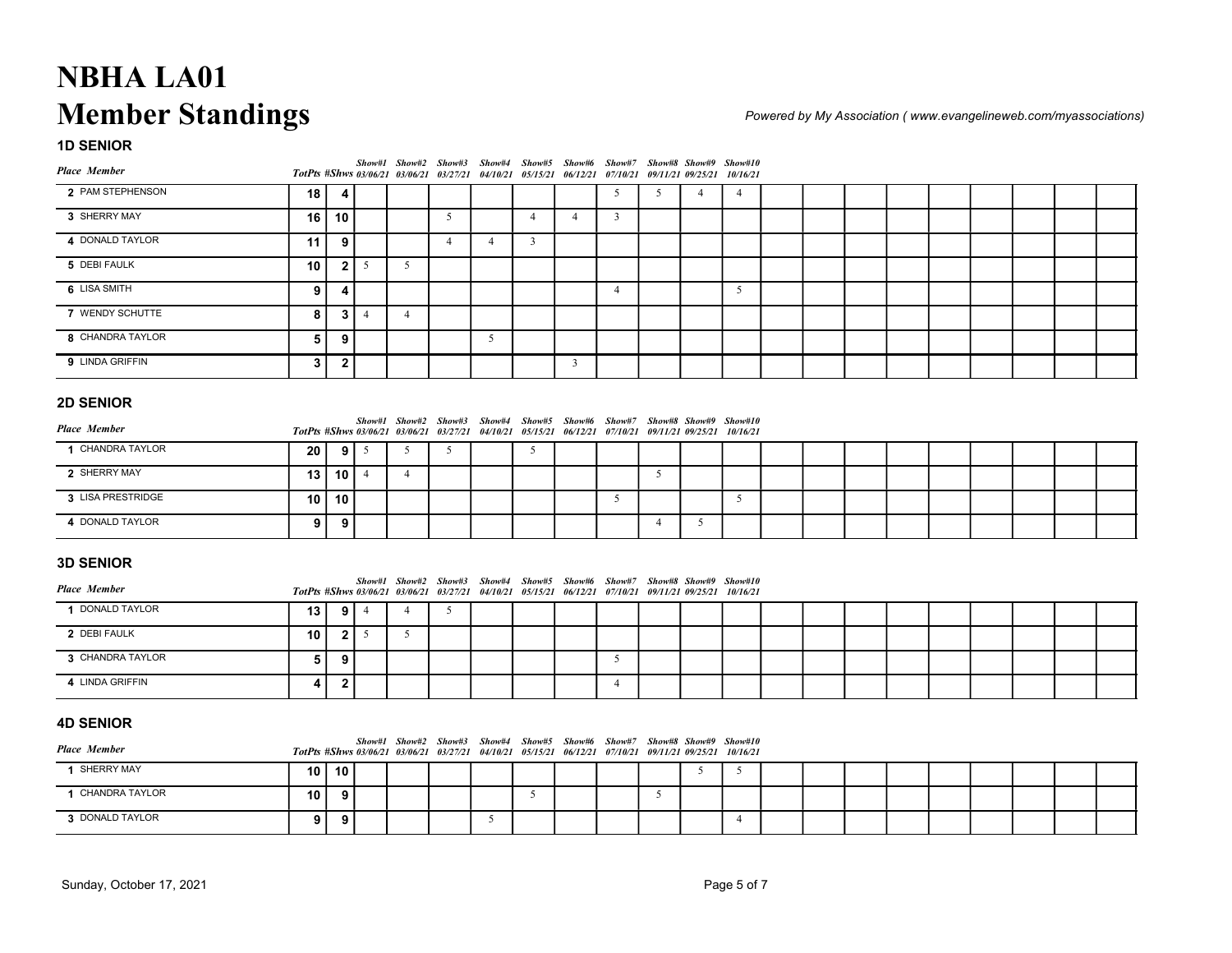| <b>NBHA LA01</b>        |                |   |   |                                                                 |                |                                                                                                                  |                |                                                                |               |                       |   |  |  |  |  |                                                                 |
|-------------------------|----------------|---|---|-----------------------------------------------------------------|----------------|------------------------------------------------------------------------------------------------------------------|----------------|----------------------------------------------------------------|---------------|-----------------------|---|--|--|--|--|-----------------------------------------------------------------|
| <b>Member Standings</b> |                |   |   |                                                                 |                |                                                                                                                  |                |                                                                |               |                       |   |  |  |  |  | Powered by My Association (www.evangelineweb.com/myassociations |
| <b>4D SENIOR</b>        |                |   |   |                                                                 |                |                                                                                                                  |                |                                                                |               |                       |   |  |  |  |  |                                                                 |
| <b>Place Member</b>     |                |   |   | Show#1 Show#2 Show#3<br>TotPts #Shws 03/06/21 03/06/21 03/27/21 |                | Show#4                                                                                                           | Show#5         | 04/10/21 05/15/21 06/12/21 07/10/21 09/11/21 09/25/21 10/16/21 | Show#6 Show#7 | Show#8 Show#9 Show#10 |   |  |  |  |  |                                                                 |
| 3 TERRY MOSELEY         | 9 <sup>1</sup> | 6 |   |                                                                 |                | $\overline{4}$                                                                                                   |                | 5                                                              |               |                       |   |  |  |  |  |                                                                 |
| 5D SENIOR               |                |   |   |                                                                 |                |                                                                                                                  |                |                                                                |               |                       |   |  |  |  |  |                                                                 |
| <b>Place Member</b>     |                |   |   | Show#1 Show#2                                                   | Show#3         | Show#4<br>TotPts #Shws 03/06/21 03/06/21 03/27/21 04/10/21 05/15/21 06/12/21 07/10/21 09/11/21 09/25/21 10/16/21 |                | Show#5 Show#6 Show#7                                           |               | Show#8 Show#9 Show#10 |   |  |  |  |  |                                                                 |
| 1 DONALD TAYLOR         | 27             | 9 | 3 | 2                                                               | $\overline{4}$ | 5                                                                                                                | $\overline{4}$ |                                                                | 5             |                       | 4 |  |  |  |  |                                                                 |

| <b>NBHA LA01</b>        |    |                 |                |                |                                                                 |                                                                                                                  |                                                                          |                                            |        |  |                                                     |  |  |  |                                                                  |  |
|-------------------------|----|-----------------|----------------|----------------|-----------------------------------------------------------------|------------------------------------------------------------------------------------------------------------------|--------------------------------------------------------------------------|--------------------------------------------|--------|--|-----------------------------------------------------|--|--|--|------------------------------------------------------------------|--|
| <b>Member Standings</b> |    |                 |                |                |                                                                 |                                                                                                                  |                                                                          |                                            |        |  |                                                     |  |  |  | Powered by My Association (www.evangelineweb.com/myassociations) |  |
| <b>4D SENIOR</b>        |    |                 |                |                |                                                                 |                                                                                                                  |                                                                          |                                            |        |  |                                                     |  |  |  |                                                                  |  |
| <b>Place Member</b>     |    |                 |                |                | Show#1 Show#2 Show#3<br>TotPts #Shws 03/06/21 03/06/21 03/27/21 | Show#4                                                                                                           | 04/10/21 05/15/21 06/12/21 07/10/21                                      | Show#5 Show#6                              | Show#7 |  | Show#8 Show#9 Show#10<br>09/11/21 09/25/21 10/16/21 |  |  |  |                                                                  |  |
| 3 TERRY MOSELEY         | 9  | 6               |                |                |                                                                 | 4                                                                                                                |                                                                          | 5                                          |        |  |                                                     |  |  |  |                                                                  |  |
| <b>5D SENIOR</b>        |    |                 |                |                |                                                                 |                                                                                                                  |                                                                          |                                            |        |  |                                                     |  |  |  |                                                                  |  |
| <b>Place Member</b>     |    |                 | Show#1         | Show#2         | Show#3<br>TotPts #Shws 03/06/21 03/06/21 03/27/21               | Show#4                                                                                                           | Show#5<br>04/10/21 05/15/21 06/12/21 07/10/21 09/11/21 09/25/21 10/16/21 | Show#6                                     | Show#7 |  | Show#8 Show#9 Show#10                               |  |  |  |                                                                  |  |
| 1 DONALD TAYLOR         | 27 | 9               | 3              | 2              | $\overline{4}$                                                  | 5                                                                                                                | $\overline{4}$                                                           |                                            | 5      |  | $\overline{4}$                                      |  |  |  |                                                                  |  |
| 2 SHERRY MAY            | 25 | 10 <sup>1</sup> | 5              | 5              | 5                                                               |                                                                                                                  | 5                                                                        | 5                                          |        |  |                                                     |  |  |  |                                                                  |  |
| 3 TERRY MOSELEY         | 14 | 6 <sup>1</sup>  | $\overline{4}$ | $\overline{3}$ |                                                                 | $\overline{4}$                                                                                                   |                                                                          |                                            |        |  | 3                                                   |  |  |  |                                                                  |  |
|                         |    | 9 I             | 2              | $\overline{4}$ |                                                                 |                                                                                                                  |                                                                          |                                            |        |  | 5                                                   |  |  |  |                                                                  |  |
| 4 CHANDRA TAYLOR        | 11 |                 |                |                |                                                                 |                                                                                                                  |                                                                          |                                            |        |  |                                                     |  |  |  |                                                                  |  |
| <b>1D YOUTH</b>         |    |                 |                |                |                                                                 |                                                                                                                  |                                                                          |                                            |        |  |                                                     |  |  |  |                                                                  |  |
| <b>Place Member</b>     |    |                 |                |                | Show#1 Show#2 Show#3                                            | Show#4<br>TotPts #Shws 03/06/21 03/06/21 03/27/21 04/10/21 05/15/21 06/12/21 07/10/21 09/11/21 09/25/21 10/16/21 |                                                                          | Show#5 Show#6 Show#7 Show#8 Show#9 Show#10 |        |  |                                                     |  |  |  |                                                                  |  |

| <b>Member Standings</b> |    |                 |                         |                |                                                                 |                         |                            |                |                                                                                                                                                                                  |                |                |                                     |  |  |  | Powered by My Association (www.evangelineweb.com/myassociations) |  |
|-------------------------|----|-----------------|-------------------------|----------------|-----------------------------------------------------------------|-------------------------|----------------------------|----------------|----------------------------------------------------------------------------------------------------------------------------------------------------------------------------------|----------------|----------------|-------------------------------------|--|--|--|------------------------------------------------------------------|--|
| <b>4D SENIOR</b>        |    |                 |                         |                |                                                                 |                         |                            |                |                                                                                                                                                                                  |                |                |                                     |  |  |  |                                                                  |  |
| <b>Place Member</b>     |    |                 |                         |                |                                                                 |                         |                            |                | Show#1 Show#2 Show#3 Show#4 Show#5 Show#6 Show#7 Show#8 Show#9 Show#10<br>TotPts #Shws 03/06/21 03/06/21 03/27/21 04/10/21 05/15/21 06/12/21 07/10/21 09/11/21 09/25/21 10/16/21 |                |                |                                     |  |  |  |                                                                  |  |
| 3 TERRY MOSELEY         | 9  | 6               |                         |                |                                                                 | $\overline{4}$          |                            | 5              |                                                                                                                                                                                  |                |                |                                     |  |  |  |                                                                  |  |
| <b>5D SENIOR</b>        |    |                 |                         |                |                                                                 |                         |                            |                |                                                                                                                                                                                  |                |                |                                     |  |  |  |                                                                  |  |
| <b>Place Member</b>     |    |                 |                         |                | Show#1 Show#2 Show#3<br>TotPts #Shws 03/06/21 03/06/21 03/27/21 |                         |                            |                | Show#4 Show#5 Show#6 Show#7 Show#8 Show#9 Show#10<br>04/10/21 05/15/21 06/12/21 07/10/21 09/11/21 09/25/21 10/16/21                                                              |                |                |                                     |  |  |  |                                                                  |  |
| 1 DONALD TAYLOR         | 27 | 9 <sub>1</sub>  | $\overline{\mathbf{3}}$ | $\overline{2}$ | $\overline{4}$                                                  | 5                       | $\overline{4}$             |                | 5                                                                                                                                                                                |                |                | $\overline{4}$                      |  |  |  |                                                                  |  |
| 2 SHERRY MAY            | 25 | 10 <sup>1</sup> | $\overline{5}$          | 5              | 5                                                               |                         | 5                          | 5              |                                                                                                                                                                                  |                |                |                                     |  |  |  |                                                                  |  |
| 3 TERRY MOSELEY         | 14 | 6 I             | $\overline{4}$          | $\overline{3}$ |                                                                 | $\overline{4}$          |                            |                |                                                                                                                                                                                  |                |                | $\overline{3}$                      |  |  |  |                                                                  |  |
| 4 CHANDRA TAYLOR        | 11 | 9               | 2                       | $\overline{4}$ |                                                                 |                         |                            |                |                                                                                                                                                                                  |                |                | 5                                   |  |  |  |                                                                  |  |
| <b>1D YOUTH</b>         |    |                 |                         |                |                                                                 |                         |                            |                |                                                                                                                                                                                  |                |                |                                     |  |  |  |                                                                  |  |
| <b>Place Member</b>     |    |                 |                         |                | TotPts #Shws 03/06/21 03/06/21 03/27/21                         |                         | 04/10/21 05/15/21 06/12/21 |                | Show#1 Show#2 Show#3 Show#4 Show#5 Show#6 Show#7 Show#8 Show#9 Show#10                                                                                                           |                |                | 07/10/21 09/11/21 09/25/21 10/16/21 |  |  |  |                                                                  |  |
| 1 ISABELLA GRACE WELCH  | 33 | 8               |                         | 5              | 5                                                               | 5                       |                            | $\overline{4}$ | 5                                                                                                                                                                                | 5              | $\overline{4}$ |                                     |  |  |  |                                                                  |  |
| 2 ALEXIS ALEXANDER      | 17 | 10              |                         |                | $\overline{4}$                                                  |                         |                            |                |                                                                                                                                                                                  | $\overline{4}$ | 5              | $\overline{4}$                      |  |  |  |                                                                  |  |
| 3 RACHEL MORGAN         | 10 | 9               |                         |                |                                                                 |                         | 5                          | 5              |                                                                                                                                                                                  |                |                |                                     |  |  |  |                                                                  |  |
| 4 BRENLEY METOYER       | 9  | 5               | $\overline{4}$          |                |                                                                 |                         |                            |                |                                                                                                                                                                                  |                |                | 5                                   |  |  |  |                                                                  |  |
| 5 HAYDEN SELLERS        | 4  | $\mathbf 1$     |                         |                |                                                                 |                         |                            |                | $\overline{4}$                                                                                                                                                                   |                |                |                                     |  |  |  |                                                                  |  |
| 6 MORGAN IMAN           | 3  | $\mathbf{2}$    |                         |                |                                                                 |                         |                            |                |                                                                                                                                                                                  |                |                | $\mathbf{3}$                        |  |  |  |                                                                  |  |
| <b>2D YOUTH</b>         |    |                 |                         |                |                                                                 |                         |                            |                |                                                                                                                                                                                  |                |                |                                     |  |  |  |                                                                  |  |
| <b>Place Member</b>     |    |                 |                         |                | TotPts #Shws 03/06/21 03/06/21 03/27/21                         |                         |                            |                | Show#1 Show#2 Show#3 Show#4 Show#5 Show#6 Show#7 Show#8 Show#9 Show#10<br>04/10/21 05/15/21 06/12/21 07/10/21 09/11/21 09/25/21 10/16/21                                         |                |                |                                     |  |  |  |                                                                  |  |
| 1 RACHEL MORGAN         | 14 | 9               |                         |                | 5                                                               |                         |                            |                | 5                                                                                                                                                                                |                | $\overline{4}$ |                                     |  |  |  |                                                                  |  |
| 2 KYNNEDI TAYLOR        | 9  | 3               | $\overline{4}$          | 5              |                                                                 |                         |                            |                |                                                                                                                                                                                  |                |                |                                     |  |  |  |                                                                  |  |
| 3 BRENLEY METOYER       | 7  | 5               |                         |                | $\overline{4}$                                                  | $\overline{\mathbf{3}}$ |                            |                |                                                                                                                                                                                  |                |                |                                     |  |  |  |                                                                  |  |
| 4 ALEXIS ALEXANDER      | 5  | 10              |                         |                |                                                                 | 2                       |                            |                | 3                                                                                                                                                                                |                |                |                                     |  |  |  |                                                                  |  |
| <b>3D YOUTH</b>         |    |                 |                         |                |                                                                 |                         |                            |                |                                                                                                                                                                                  |                |                |                                     |  |  |  |                                                                  |  |
| <b>Place Member</b>     |    |                 |                         |                |                                                                 |                         |                            |                | Show#1 Show#2 Show#3 Show#4 Show#5 Show#6 Show#7 Show#8 Show#9 Show#10                                                                                                           |                |                |                                     |  |  |  |                                                                  |  |
| 1 AVERY POWELL          | 10 | 10              |                         |                |                                                                 |                         |                            |                | TotPts #Shws 03/06/21 03/06/21 03/27/21 04/10/21 05/15/21 06/12/21 07/10/21 09/11/21 09/25/21 10/16/21                                                                           |                | 5              | 5                                   |  |  |  |                                                                  |  |
| 2 RACHEL MORGAN         |    |                 |                         |                |                                                                 | $5\overline{)}$         |                            |                |                                                                                                                                                                                  |                |                |                                     |  |  |  |                                                                  |  |
|                         | 5  | 9               |                         |                |                                                                 |                         |                            |                |                                                                                                                                                                                  |                |                |                                     |  |  |  |                                                                  |  |

| 3 RACHEL MORGAN                        | 10             | 9              |                |                |                |                | 5 | 5                                                                                                                                                                                |                |                |                |  |  |  |  |  |
|----------------------------------------|----------------|----------------|----------------|----------------|----------------|----------------|---|----------------------------------------------------------------------------------------------------------------------------------------------------------------------------------|----------------|----------------|----------------|--|--|--|--|--|
| 4 BRENLEY METOYER                      | -9 I           |                | 514            |                |                |                |   |                                                                                                                                                                                  |                |                | 5              |  |  |  |  |  |
| 5 HAYDEN SELLERS                       | 4              | -1             |                |                |                |                |   |                                                                                                                                                                                  | $\overline{4}$ |                |                |  |  |  |  |  |
| 6 MORGAN IMAN                          | 3              | 2 <sub>1</sub> |                |                |                |                |   |                                                                                                                                                                                  |                |                | $\overline{3}$ |  |  |  |  |  |
| <b>2D YOUTH</b>                        |                |                |                |                |                |                |   |                                                                                                                                                                                  |                |                |                |  |  |  |  |  |
| <b>Place Member</b>                    |                |                |                |                |                |                |   | Show#1 Show#2 Show#3 Show#4 Show#5 Show#6 Show#7 Show#8 Show#9 Show#10<br>TotPts #Shws 03/06/21 03/06/21 03/27/21 04/10/21 05/15/21 06/12/21 07/10/21 09/11/21 09/25/21 10/16/21 |                |                |                |  |  |  |  |  |
| 1 RACHEL MORGAN                        | 14 I           | 9 <sup>1</sup> |                |                | 5              |                |   |                                                                                                                                                                                  | 5              | $\overline{4}$ |                |  |  |  |  |  |
| 2 KYNNEDI TAYLOR                       | 9 <sup>1</sup> | 3 <sup>1</sup> | $\overline{4}$ | 5 <sup>5</sup> |                |                |   |                                                                                                                                                                                  |                |                |                |  |  |  |  |  |
| 3 BRENLEY METOYER                      | 7 I            | 5 <sub>1</sub> |                |                | $\overline{4}$ | $\overline{3}$ |   |                                                                                                                                                                                  |                |                |                |  |  |  |  |  |
| 4 ALEXIS ALEXANDER                     |                | 5 10           |                |                |                | 2              |   |                                                                                                                                                                                  | $\overline{3}$ |                |                |  |  |  |  |  |
| <b>3D YOUTH</b><br><b>Place Member</b> |                |                |                |                |                |                |   | Show#1 Show#2 Show#3 Show#4 Show#5 Show#6 Show#7 Show#8 Show#9 Show#10<br>TotPts #Shws 03/06/21 03/06/21 03/27/21 04/10/21 05/15/21 06/12/21 07/10/21 09/11/21 09/25/21 10/16/21 |                |                |                |  |  |  |  |  |
| 1 AVERY POWELL                         | $10$   10      |                |                |                |                |                |   |                                                                                                                                                                                  |                | 5              | 5              |  |  |  |  |  |
| 2 RACHEL MORGAN                        | 5 <sup>1</sup> | 9              |                |                |                | 5              |   |                                                                                                                                                                                  |                |                |                |  |  |  |  |  |
| Sunday, October 17, 2021               |                |                |                |                |                |                |   |                                                                                                                                                                                  |                |                | Page 6 of 7    |  |  |  |  |  |

| <b>3D YOUTH</b>     |    |         |  |                                                                                                                                                                                  |  |  |  |  |  |  |  |  |
|---------------------|----|---------|--|----------------------------------------------------------------------------------------------------------------------------------------------------------------------------------|--|--|--|--|--|--|--|--|
| <b>Place Member</b> |    |         |  | Show#1 Show#2 Show#3 Show#4 Show#5 Show#6 Show#7 Show#8 Show#9 Show#10<br>TotPts #Shws 03/06/21 03/06/21 03/27/21 04/10/21 05/15/21 06/12/21 07/10/21 09/11/21 09/25/21 10/16/21 |  |  |  |  |  |  |  |  |
| <b>AVERY POWELL</b> |    | 10 10 I |  |                                                                                                                                                                                  |  |  |  |  |  |  |  |  |
| 2 RACHEL MORGAN     | 5. |         |  |                                                                                                                                                                                  |  |  |  |  |  |  |  |  |